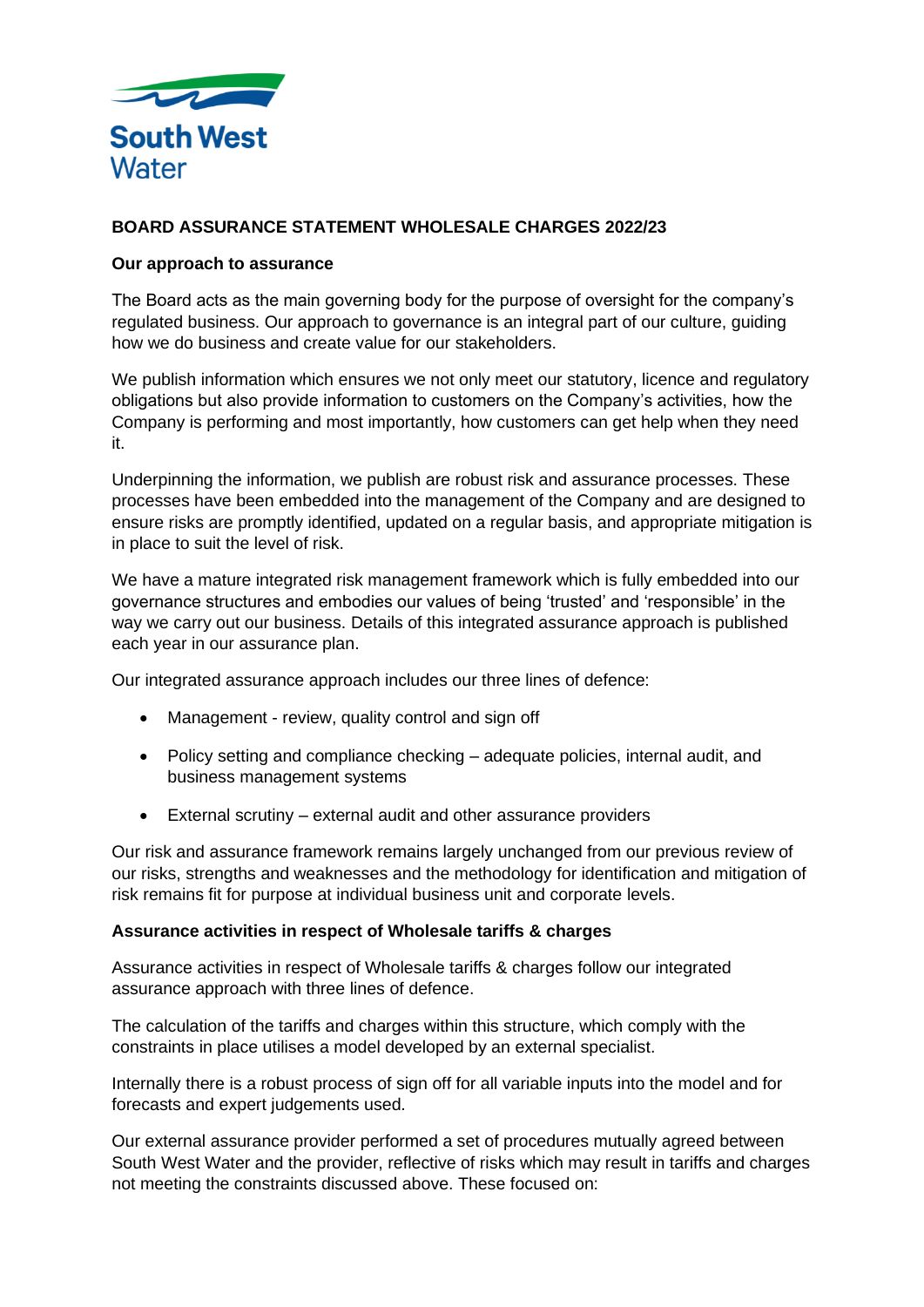

- identifying whether inputs to South West Water's model agree to underlying sources
- replicating key calculations to ensure the model is operating correctly
- checking that the tariffs and charges comply with key constraints and guidelines
- checking that the revenues and margins from the model outputs are in line with the approved business plan.

The external assurance provider's procedures are the agreed-upon procedures and reported to the Board and confirm that there were 'no issues identified that would present concerns that would represent material risk of the tariffs being non-compliant'.

### **Assurance activities in setting Wholesale charges for 2022/23**

The charges as presented have been developed using the extent of known information, to be compliant with SWW's legal and statutory obligations and have been developed in accordance with Ofwat's Wholesale Charging Rules.

The governance and assurance processes which have been applied to the development of these charges are summarised below:

- SWW has in place a well-established and effective set of policies and processes covered by our robust Quality Management System. Policies and procedures relating to the development of tariffs and charges are regularly updated, and charges have been developed in accordance with the company's quality assurance processes.
- SWW has a Tariffs Steering Group which is attended by a subset of the Executive Management Team, Senior Managers and discusses relevant policies, strategies and governance approach.
- as well as internal assurance, external technical assurance is secured on both inputs into the tariff model and the tariff model itself, providing SWW Board confidence the tariffs model is fit for purpose. SWW Board has reviewed the reports the independent third parties and internal assurance team prepared to present their findings on their review and confirms there are no material issues.
- at appropriate stages in the development of tariffs and charges, SWW engages with the Consumer Council for Water (CCW) and other stakeholders. As a part of its engagement with CCW, SWW discusses its approach to the development of its charges, bill incidence effects and charges policies with its local CCW representatives.
- SWW has robust processes in place to annually review policies which are contained within the Charges Schedules. For 2022/23, there are no material changes to these policies.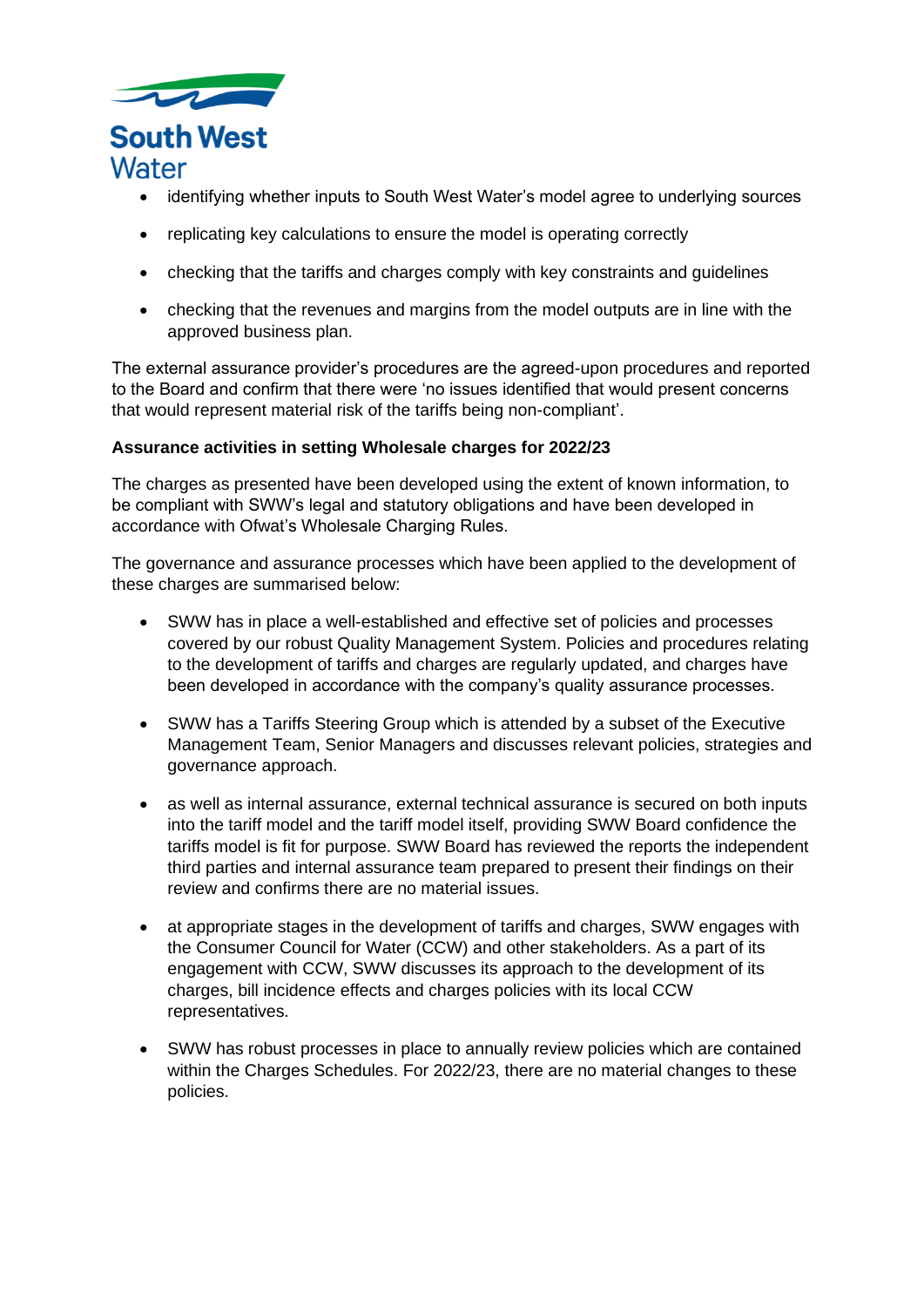

## **Board Statement**

The South West Water Board of Directors (SWW Board) has overseen the development of both South West Water (SWW) and Bournemouth Water's (BW) wholesale charges for 2022/23.

SWW Board considers the process that SWW has gone through in setting the 2022/23 wholesale tariffs for both SWW and BW is sufficient to ensure that in all material aspects the wholesale charges comply with the relevant legal and statutory obligations and have been developed in accordance with Ofwat's Wholesale Charging Rules.

Due to the strong governance and assurance processes applied during the development of the wholesale charges, SWW Board can confirm:

• it has satisfied itself that appropriate systems and processes are in place to ensure that the charges are accurate.

To the extent that uncertainty will remain around consumption due to COVID-19 charges have been developed using best endeavours and known information, SWW Board has carefully considered whether:

- the wholesale charges schedules are consistent with SWW's legal obligations in relation to wholesale charges;
- the impacts of the new charges on customer bills for different customer groups require impact assessments and handling strategies to be developed;
- appropriate engagement was carried out with relevant stakeholders, including CCW, in a timely and effective manner.

There are no instances where the average bill increases year on year exceed 5% or are not significantly different from the published indicative Wholesale charges.